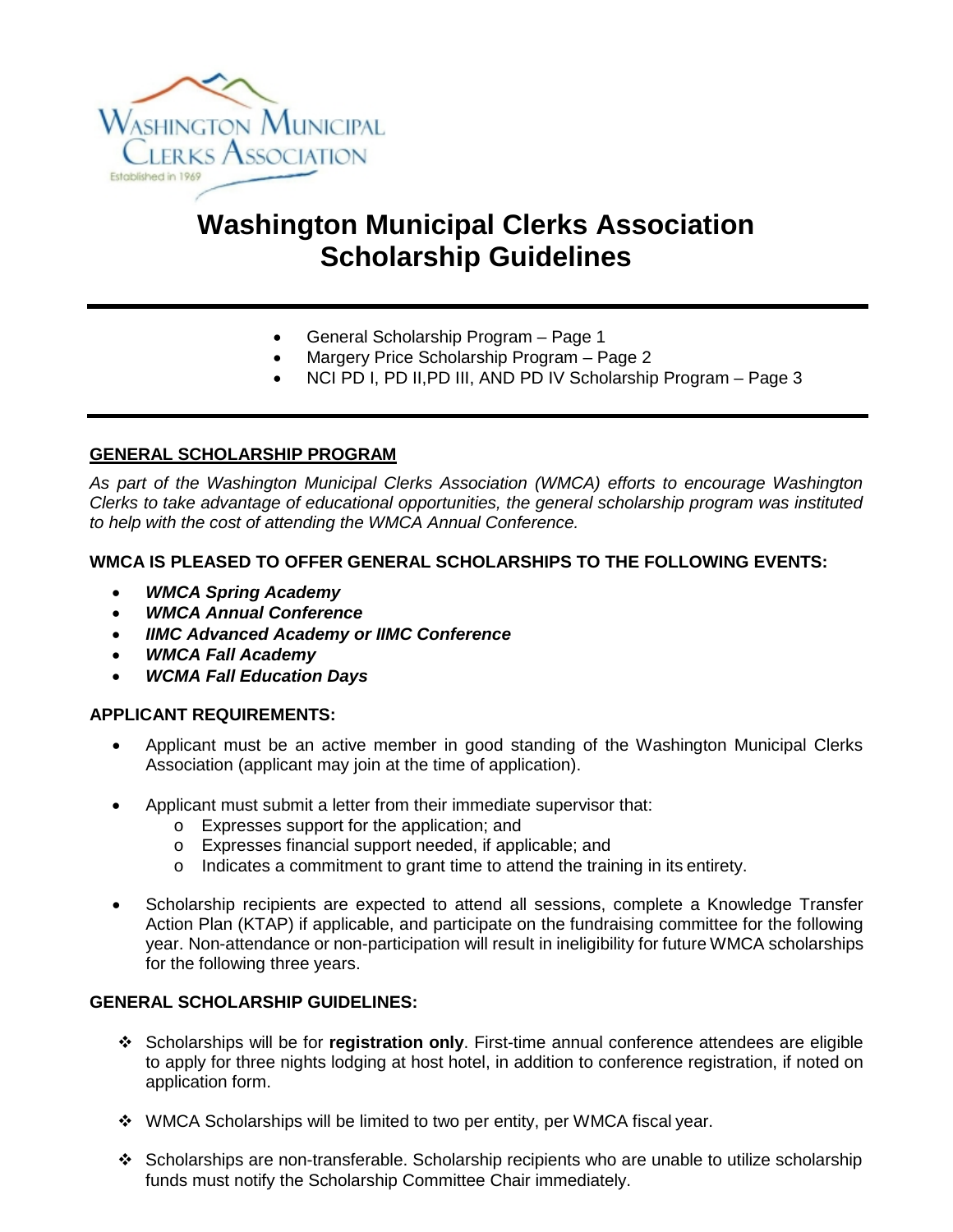- Scholarships shall be awarded within the limitation of available funds.
- $\div$  Scholarships will be by reimbursement only. Attendees must register and pay for all applicable registration and/or lodging costs up front.

# **MARGERY PRICE SCHOLARSHIP PROGRAM**

*As part of the Washington Municipal Clerks Association (WMCA) efforts to encourage IIMC Certified Municipal Clerks to take advantage of continuing educational opportunities, a scholarship program was instituted in 1998. This scholarship program was renamed in 2001 to recognize the commitment and dedication of Margery Price to the education and professional development of clerks in Washington State and Region IX.*

The scholarships are intended to help pay registration costs for members who have already achieved their CMC (Note: You are still eligible for this scholarship if you have achieved both your CMC and MMC).

# **WMCA IS PLEASED TO OFFER SCHOLARSHIPS TO THE FOLLOWING EVENTS:**

- *WMCA or IIMC Athenian Dialogues*
- *IIMC Advanced Academy or IIMC Conference*
- *Northwest Clerks Institute Professional Development IV*

#### **APPLICANT REQUIREMENTS:**

- Applicant must be an active member in good standing of the Washington Municipal Clerks Association *and have achieved at least a Certified Municipal Clerk status*. A copy of your CMC or MMC Certification must be attached to the application.
- Applicant must submit a letter from their immediate supervisor that:
	- o Expresses support for the application; and
	- o Expresses financial support needed, if applicable; and
	- $\circ$  Indicates a commitment to grant time to attend the training in its entirety.
- Scholarship recipients are expected to attend the full session, and participate on the fundraising committee for the following year. Non-attendance or non-participation will result in ineligibility for future WMCA scholarships for the following three years.

#### **MARGERY PRICE SCHOLARSHIP GUIDELINES:**

- $\div$  Scholarships are for registration costs only\*. \*For NCI **Professional Development IV**, applicants may apply for a scholarship for either registration costs only **OR** base lodging.
- WMCA Scholarships will be limited to two per entity, per WMCA fiscal year.
- Scholarships are non-transferable. Scholarship recipients who are unable to utilize scholarship funds must notify the Scholarship Committee Chair immediately.
- $\div$  Scholarships shall be awarded within the limitation of available funds.
- $\div$  Scholarships will be by reimbursement only. Attendees must register and pay for all applicable registration and/or lodging costs up front.